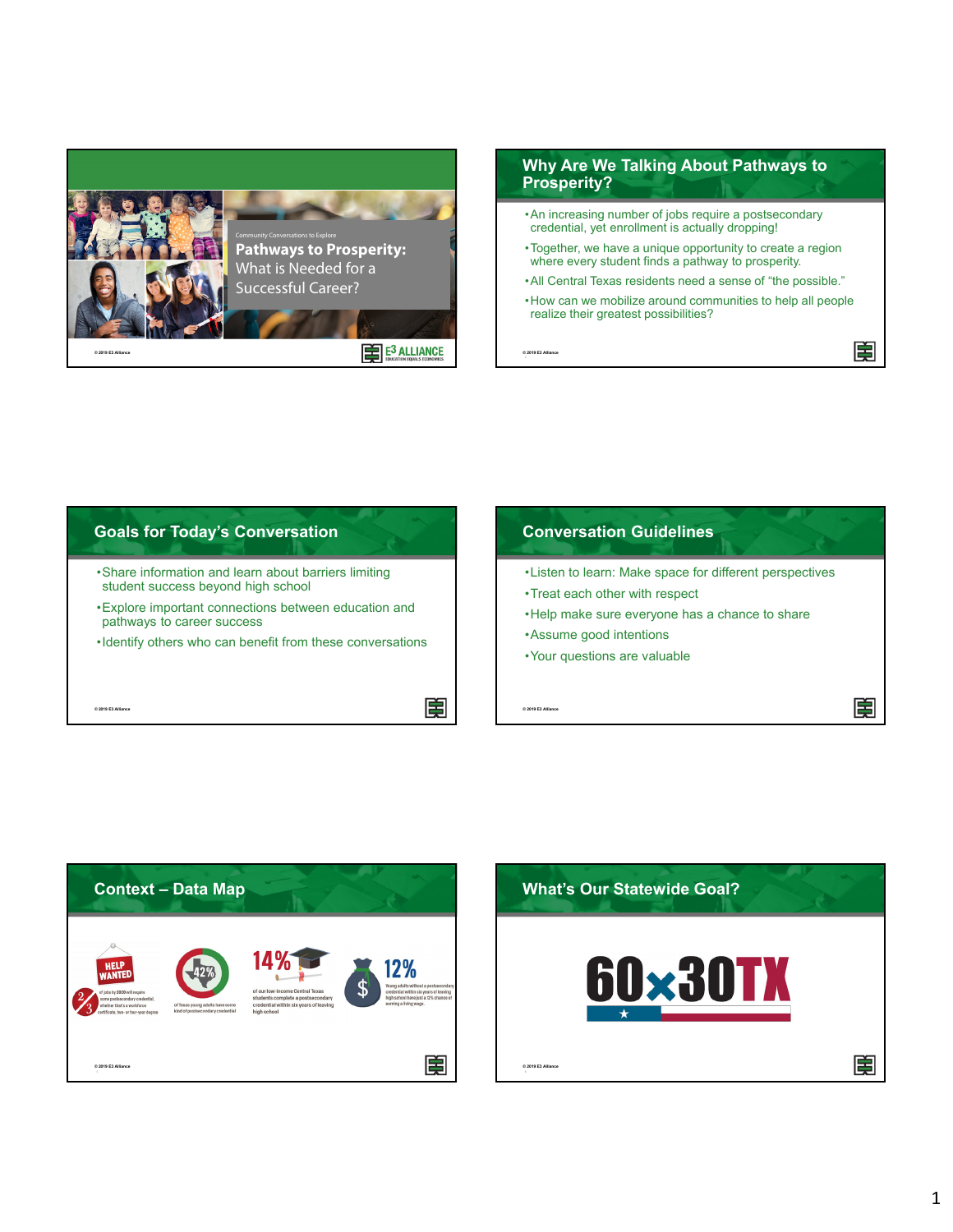





| Key takeaways from survey data                                             |                |  |
|----------------------------------------------------------------------------|----------------|--|
|                                                                            | <b>PERCENT</b> |  |
| Student loan debt is a major problem                                       | 79             |  |
| Value of college education is equal or greater than<br>cost, over lifetime | 60             |  |
| A postsecondary credential leads to higher income                          | 87             |  |
| A postsecondary credential leads to a better quality of<br>life            | 87             |  |